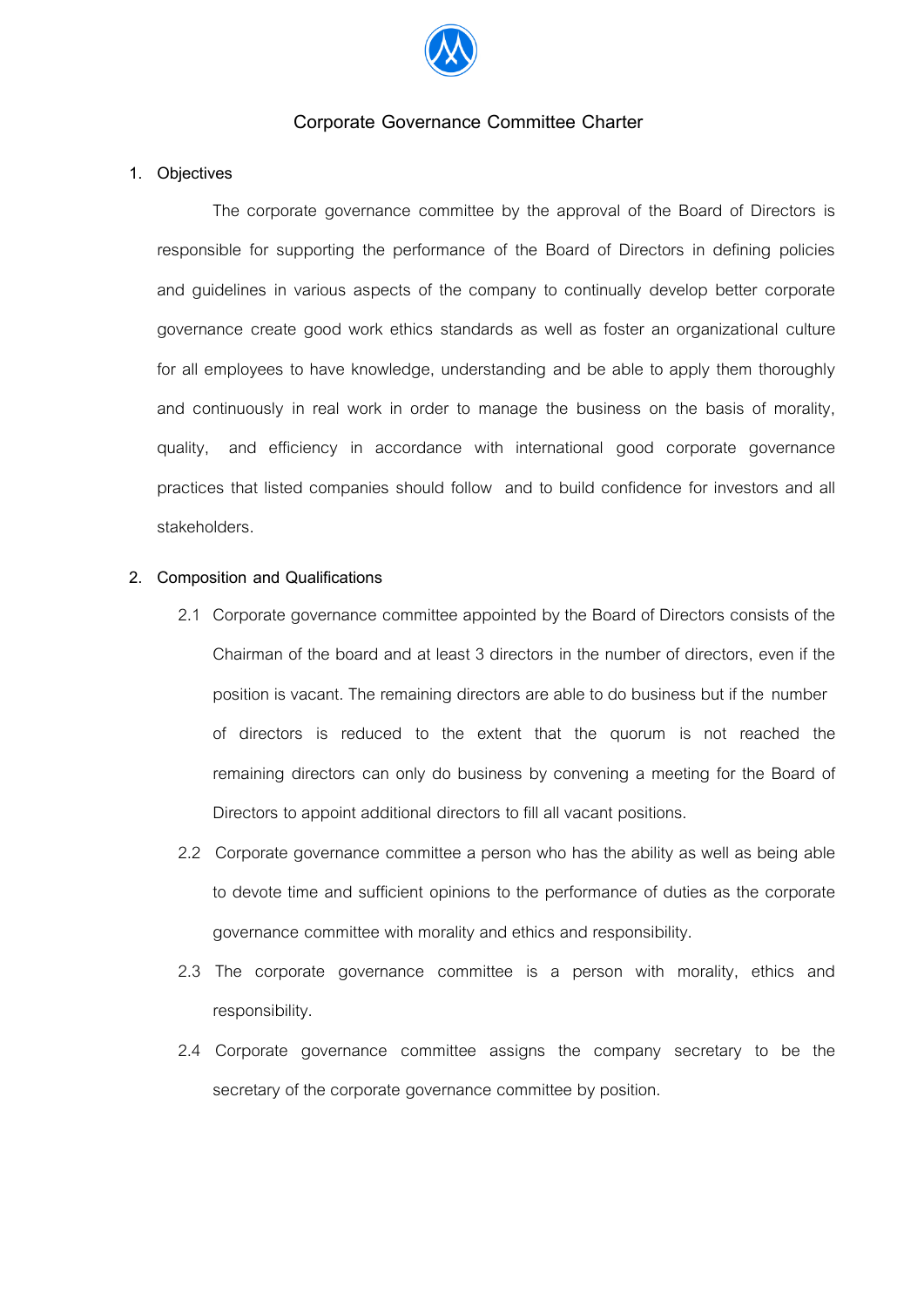

# **3. Term of office**

- 1. In the corporate governance committee, the term of office is 3 years and the retiring directors may be reappointed.
- 2. Corporate governance committee will retire when.
	- Due to the agenda.
	- Retired from being a director of the company.
	- Death.
	- Resigned.
	- The board of directors has resolved to vacate the position.
- 3. Resignation of the corporate governance committee a resignation letter must be submitted to the Chairman of the board of directors not less than 30 days in advance unless there is a necessity that is a force majeure approved by the Board of Directors.
- 4. When the corporate governance committee retires before the end of the term to have the Board of Directors appoint a director who is fully qualified to be a member of the corporate governance committee by holding office only for the term of the corporate governance committee that vacates office.

# **4. Scope of authority and responsibility**

- 1. Establish policy guidelines on corporate governance, policies and directions for sustainable development. Including social responsibility.
- 2. Supervise the operation of the company to be in accordance with the good governance of the regulatory institutes such as the Stock Exchange of Thailand, the office of the securities and exchange commission.
- 3. To review the corporate governance policy and sustainable development every year to comply with international guidelines and recommendations of relevant institutions or agencies.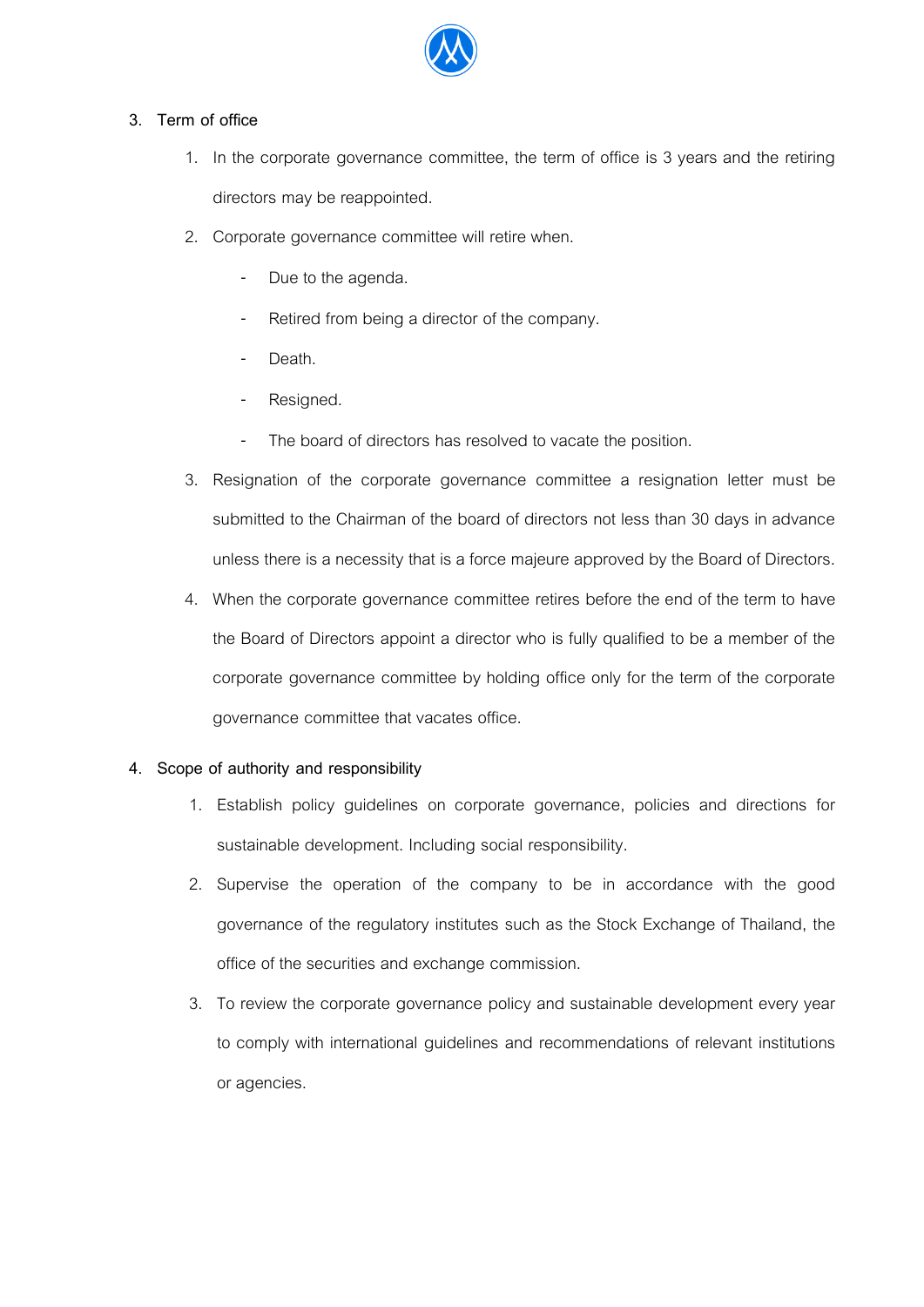

- 4. Consider proposing good practice in relation to corporate governance for the committee or propose the determination of the committee's regulations on such matter.
- 5. Suggest requirements on the Company's business ethics and guidelines for sustainable development including the best practices of the executives and employees of the company.
- 6. Review the anti-corruption policy, the policy of accepting, giving gifts or any monitoring compliance with anti-corruption measures to ensure that the operation of the company is transparent, honest, fair, in accordance with moral and ethical principles and operates the business with anti-corruption in all forms.
- 7. Promote the dissemination of good corporate governance culture and participation in social activities.
- 8. Report on progress and performance on corporate governance and sustainable development to the Board of Directors.
- 9. Any other acts assigned by the Board of Directors.

# **5. Meeting**

- 1. Corporate governance committee meetings are scheduled at least twice a year and may arrange additional meetings as the Chairman of the corporate governance committee deems appropriate.
- 2. At a meeting of the corporate governance committee not less than one-half of the total number of directors must be present in order to constitute a quorum.
- 3. In the event that the Chairman of the corporate governance committee is not present at the meeting or is unable to perform his duties the corporate governance committee attending the meeting shall elect one among themselves to preside over the meeting.
- 4. The decision of the meeting shall be made by a majority of votes if the votes are equal, the Chairman of the meeting shall have an additional vote as a casting vote.